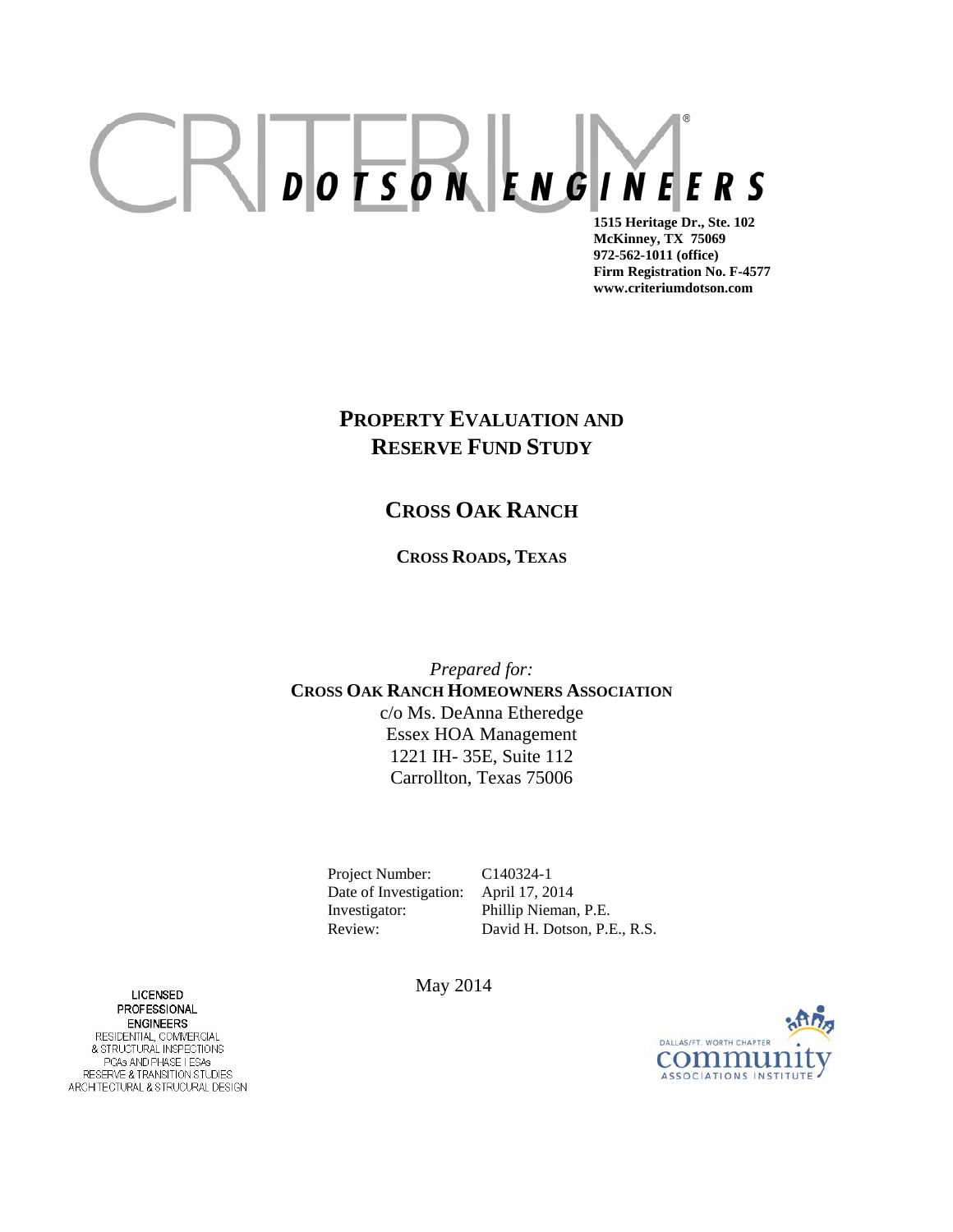### **CONTENTS**

| 1.0                                                                                                                      |  |  |
|--------------------------------------------------------------------------------------------------------------------------|--|--|
| 1.1<br>1.2                                                                                                               |  |  |
| 2.0                                                                                                                      |  |  |
| 2.1<br>2.2<br>2.3<br>2.4                                                                                                 |  |  |
| 3.0                                                                                                                      |  |  |
| 4.0                                                                                                                      |  |  |
| 4.1<br>4.2<br>4.3<br>4.4<br>4.5                                                                                          |  |  |
| 5.0                                                                                                                      |  |  |
| 5.1<br>5.2<br>5.3<br>5.4<br>5.5<br>5.6<br>5.7<br>5.8<br>5.9<br>5.10<br>5.11<br>6.0                                       |  |  |
| 7.0                                                                                                                      |  |  |
| 8.0                                                                                                                      |  |  |
| 9.0                                                                                                                      |  |  |
| <b>APPENDIX A - RESERVE FUND PROJECTIONS</b><br><b>APPENDIX B - PHOTOGRAPHS</b><br><b>APPENDIX C - EXECUTIVE SUMMARY</b> |  |  |

 $\overline{\phantom{a}}$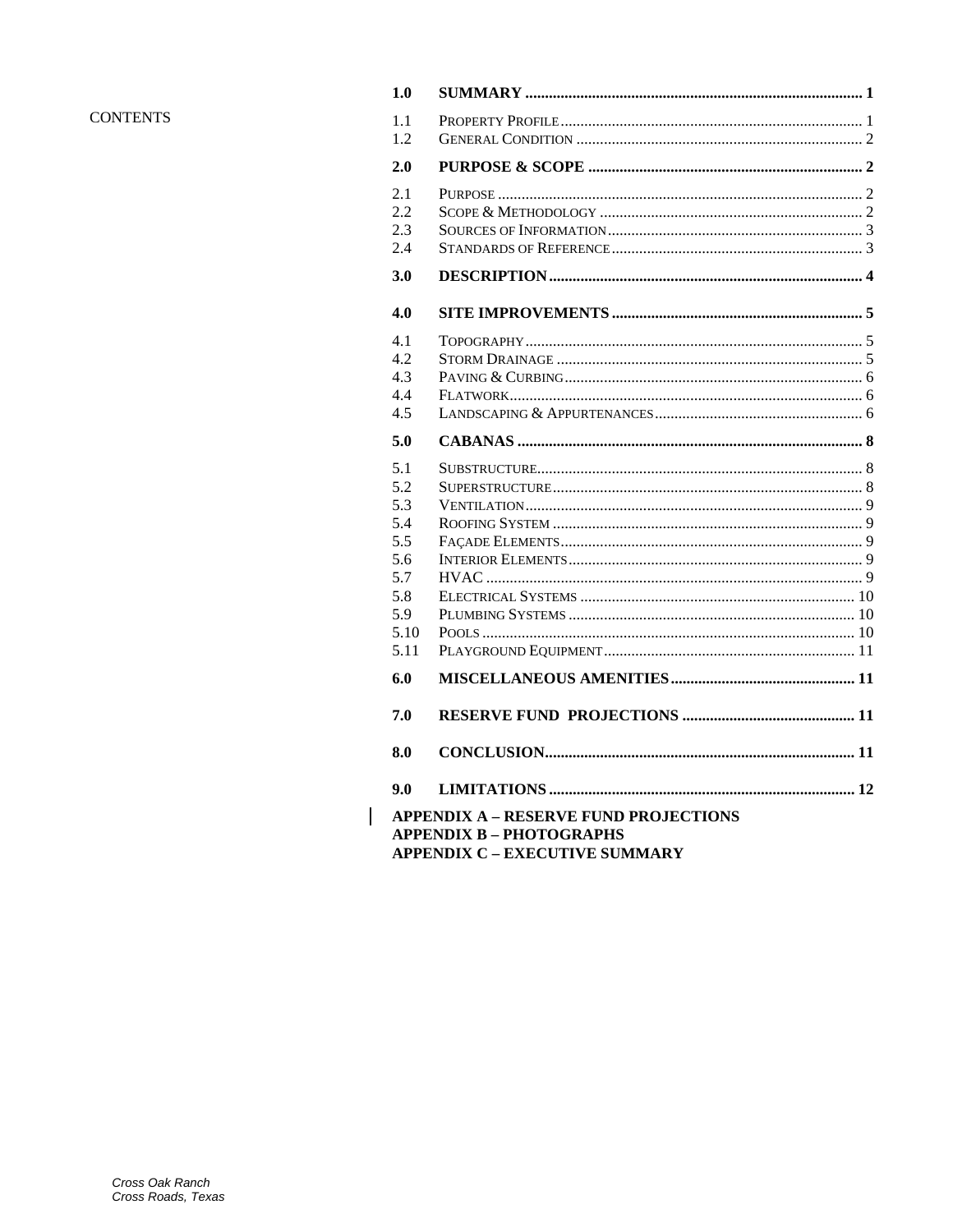**1.0 SUMMARY CROSS OAK RANCH HOMEOWNERS ASSOCIATION authorized Criterium –** Dotson Engineers to conduct a Property Evaluation and Reserve Fund Study for the property located on the west side of FM 720 at Cross Oak Ranch Blvd in Cross Roads, Texas. Studies of this nature are important to ensure a community has sufficient funds for long-term, periodic capital expenditure requirements. Anticipating large expenditures over an extended period of time through a structured analysis and scheduling process assists the Association in meeting financial requirements without increasing the service fees above permitted maximums, borrowing the funds, or levying special financial assessments to the home owners.

> Typically, a community Association has two broad cash requirements: the general operating reserves and the capital repair and replacement reserves. In this report, we will focus on those items falling under the capital repair and replacement reserve criteria.

> This report is structured to analyze components of the community for which the Association is responsible and to assess a useful expected life and useful remaining life for those components. The anticipated scheduled repair or replacement of the component and the anticipated expense for the activity are then analyzed in conjunction with the current capital reserves funding program for the community. Funding program recommendations are made with the objective of limiting substantial cash excesses while minimizing financial burdens that can result from significant cash inadequacies.

> This report is intended to be used as a tool to determine reserve fund allocation requirements for the community, to manage future Association obligations, and to inform the community of future financial needs in general.

> The report that follows has been prepared from the perspective of what an owner of this property would benefit from knowing. Some items, beyond those of immediate concern, may be discussed. Therefore, the report needs to be read in its entirety in order to fully understand all of the information that has been obtained. This investigation was performed on April 17, 2014 by Phillip Nieman, P.E. of Criterium – Dotson Engineers on behalf of CROSS OAK RANCH HOMEOWNERS ASSOCIATION. The report that follows is based on that investigation.

**1.1 Property Profile City & State: Cross Roads, TX Lot Size: Varies Area of Building (Cabana): ~ 1,800 SF Number of Stories: Single Number of Tenant Spaces: NA Percent Occupied: NA Year Built: 2004 Building Code: IBC Zoned: Residential Amenity Center Structure: Wood Frame** 

**Location: FM 720 & Cross Oak Ranch Blvd. Parking 26 spaces (Includes 2 handicap) Exterior: Stone Veneer / HardiPlank Siding / Wood Trim Roof: Standing Seam Metal**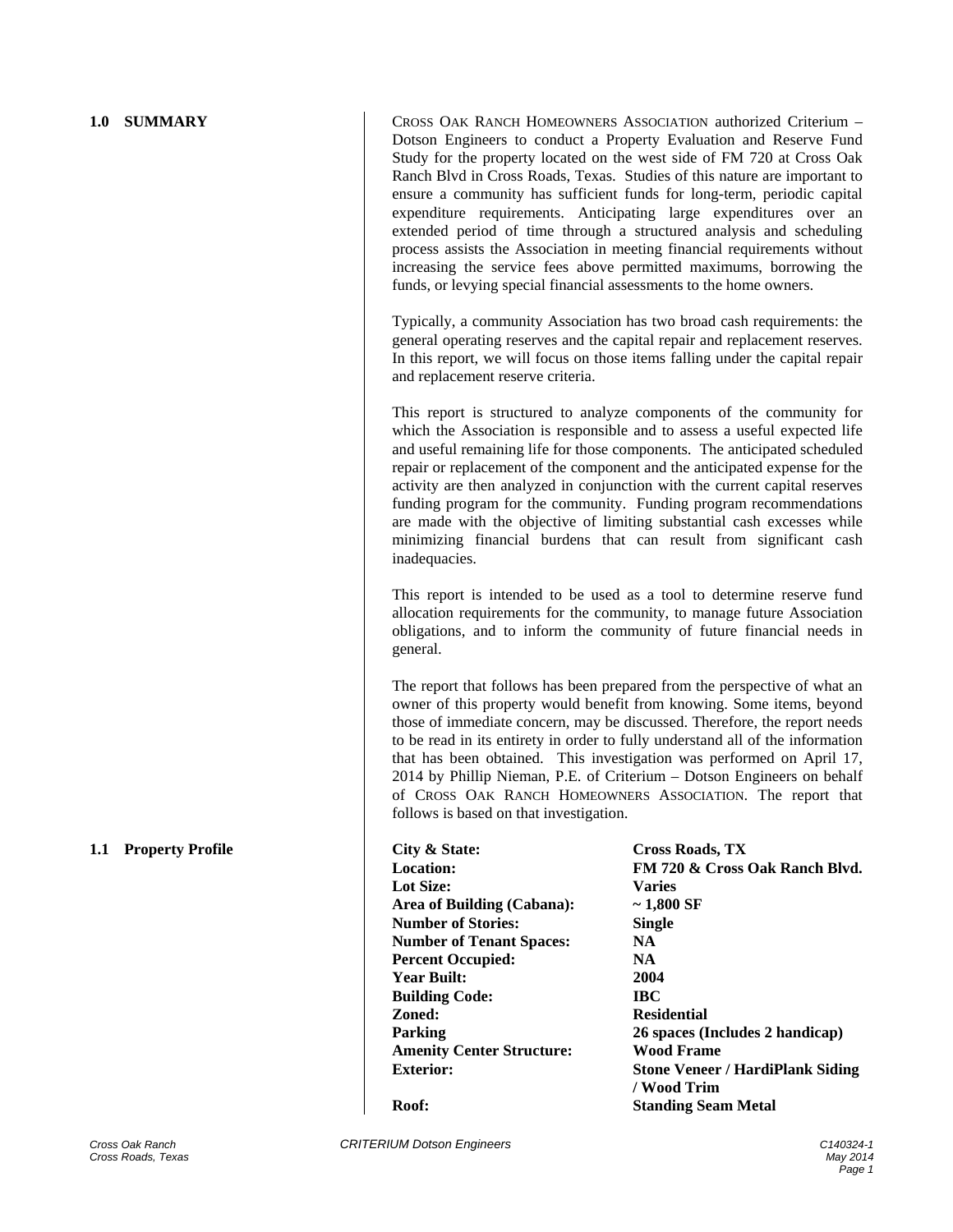### **2.0 PURPOSE & SCOPE**

**HVAC: NA Electric: 120/240 Volt Service Vertical Transportation: NA Fire Protection: NA ADA Compliance: Generally Compliant Regulatory Compliance: No Issues Noted** 

**Plumbing: City water and sewage service. PVC waste and copper water supply piping. Budget: \$100,137 Balance, \$40,000 Annual Contribution** 

**1.2 General Condition** The property is in general, in good condition. In this section of the report, we will address those issues that, in our opinion, will require immediate repair or replacement. For a more detailed discussion of all of our findings and any other material deficiencies that will require repair or replacement, refer to the appropriate section of this report.

Based on our observations, immediate material include:

- Pilaster repairs at shade structure
- Retaining wall repairs at entry pond
- **Paint and repair bus stop and amenity center**
- Replace fountains and pumps
- **Replace wood signs**
- Replace hail damaged lighting

There are, of course, anticipated capital expenditures to be expected over the next twenty years. Those items that will require attention and are discussed in detail in this report and can be found in their appropriate sections.

**2.1 Purpose 2.1 Purpose 2.1 Purpose 2.1 Purpose of this study is to determine a capital needs plan and a reserve** fund analysis. It is intended to be used as a tool for the Homeowner's Association in determining the allocation requirements into the reserve fund in order to meet future anticipated capital expenditures for the community.

> This report forecasts obligations for the community twenty years into the future. It should be noted that events may occur that could have an effect on the underlying component or system useful life assumptions used in this study. Likewise, inevitable market fluctuations can have an impact on component or system replacement and repair costs. As a result, a study such as this should be updated from time to time, usually on a three to five year cycle, in order to reflect the most accurate needs and obligations of the community.

**2.2 Scope & Methodology** This study has been performed according to the scope as generally defined by the CROSS OAK RANCH HOMEOWNERS ASSOCIATION. The findings and recommendations are based on interviews with the community's management personnel, a review of available documents; and an investigation of the property and site. The investigation involved, in particular, a visual inspection of the entrance monuments, perimeter fencing, amenity center, pool, lake equipment, walking / jogging trail,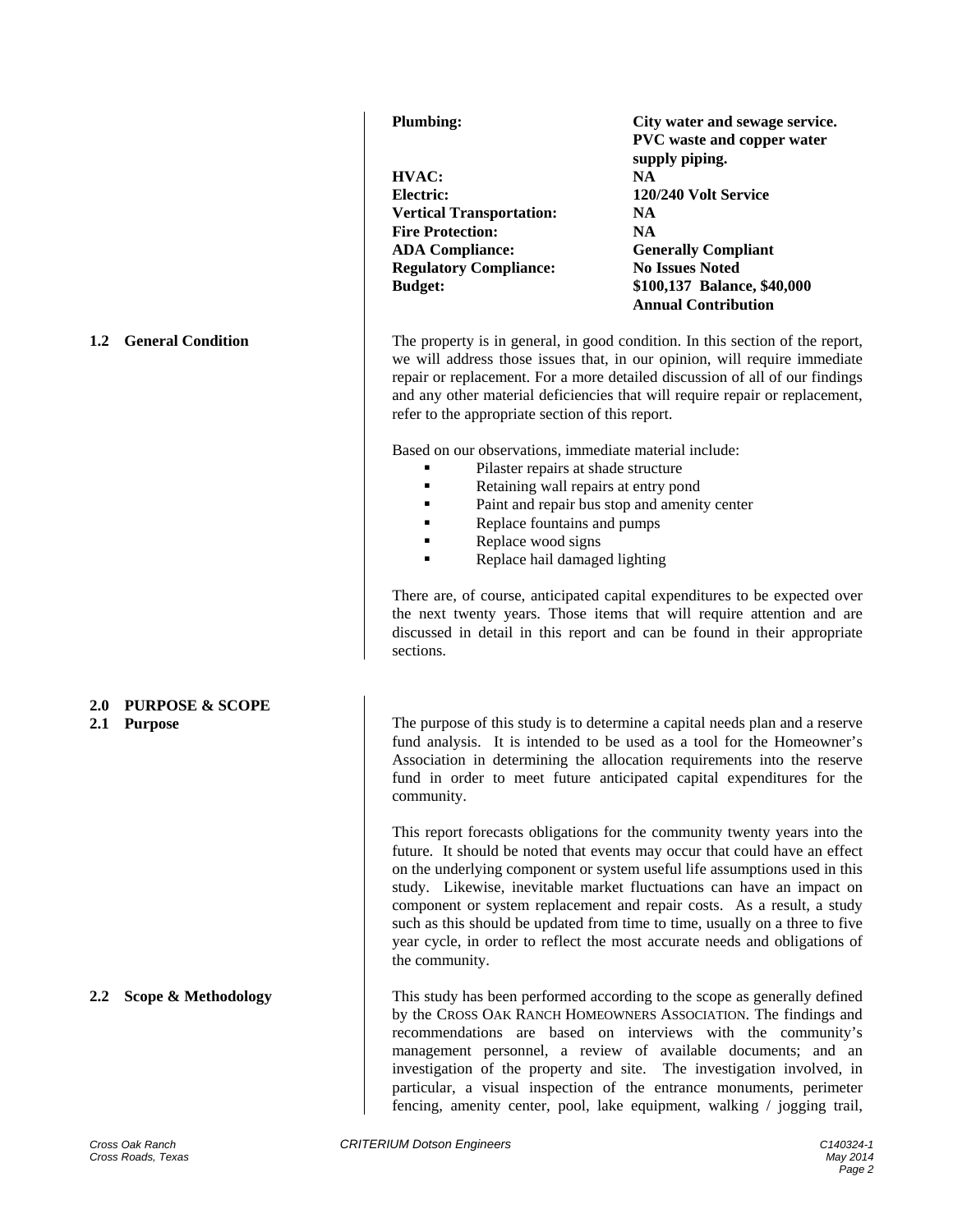|                            | utilities, and common amenities.                                                                                                                                                                                                                                                                                                                                                                                                                                                                                                                                               |
|----------------------------|--------------------------------------------------------------------------------------------------------------------------------------------------------------------------------------------------------------------------------------------------------------------------------------------------------------------------------------------------------------------------------------------------------------------------------------------------------------------------------------------------------------------------------------------------------------------------------|
|                            | The report contains the following:                                                                                                                                                                                                                                                                                                                                                                                                                                                                                                                                             |
|                            | A description of the overall condition of building components and<br>systems and common areas that are the responsibility of the<br>association, and conditions that may limit the expected useful life<br>of the buildings, facilities, and their components.                                                                                                                                                                                                                                                                                                                 |
|                            | Information about significant deficiencies, deferred maintenance<br>٠<br>items, and material code violations based on a visual survey of the<br>buildings, facilities and grounds.                                                                                                                                                                                                                                                                                                                                                                                             |
|                            | A reserve fund analysis including a component inventory,<br>anticipated remaining component useful life,<br>anticipated<br>component repair or replacement costs, and forecasted fund levels<br>as a result of those anticipated costs.                                                                                                                                                                                                                                                                                                                                        |
|                            | The statements in this report are opinions about the present condition of<br>the subject community. They are based on visual evidence available<br>during a diligent investigation of all reasonably accessible areas falling<br>under the responsibility of the association. We did not remove any surface<br>materials, perform any destructive testing, or move any furnishings. This<br>study is not an exhaustive technical evaluation. Such an evaluation would<br>entail a significantly larger scope than this effort. For additional<br>limitations, see Section 9.0. |
| 2.3 Sources of Information | The following people were interviewed during our study:                                                                                                                                                                                                                                                                                                                                                                                                                                                                                                                        |
|                            | Ms. DeAnna Etheredge, Essex HOA Management (HOA)<br>$\bullet$                                                                                                                                                                                                                                                                                                                                                                                                                                                                                                                  |
|                            | The following documents were made available to us and reviewed:                                                                                                                                                                                                                                                                                                                                                                                                                                                                                                                |
|                            | Current Reserve Funding & Balance<br>Site Plan                                                                                                                                                                                                                                                                                                                                                                                                                                                                                                                                 |
| 2.4 Standards of Reference | For your reference, the following definitions may be helpful:                                                                                                                                                                                                                                                                                                                                                                                                                                                                                                                  |
|                            | <i>Excellent:</i> Component or system is in "as new" condition, requiring no<br>rehabilitation and should perform in accordance with expected<br>performance.                                                                                                                                                                                                                                                                                                                                                                                                                  |
|                            | Good: Component or system is sound and performing its function,<br>although it may show signs of normal wear and tear. Some minor<br>rehabilitation work may be required.                                                                                                                                                                                                                                                                                                                                                                                                      |
|                            | Fair: Component or system falls into one or more of the following<br>categories: a) Evidence of previous repairs not in compliance with<br>commonly accepted practice, b) Workmanship not in compliance with<br>commonly accepted standards, c) Component or system is obsolete, d)<br>Component or system approaching end of expected performance. Repair or<br>replacement is required to prevent further deterioration or to prolong                                                                                                                                        |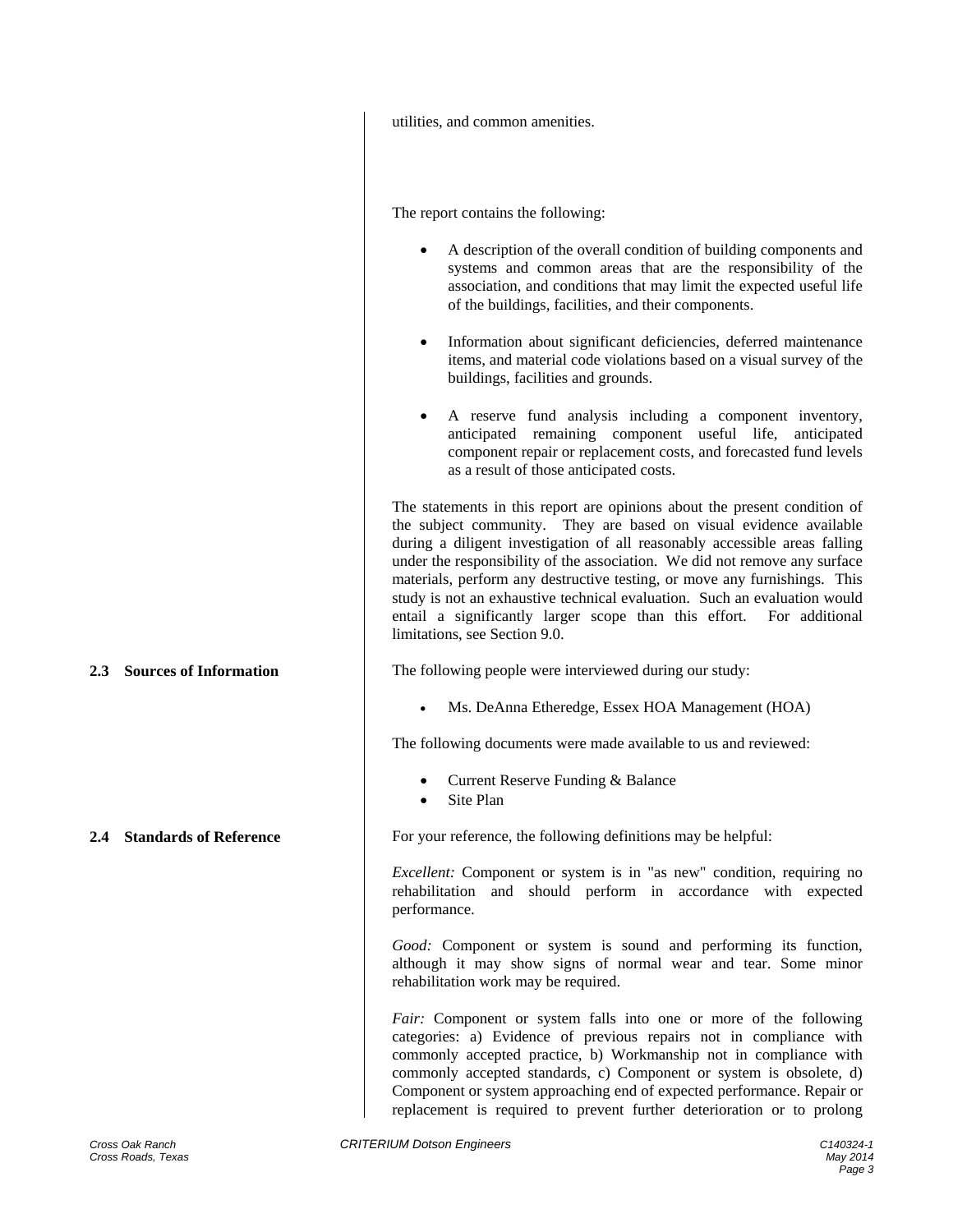| expected life. |
|----------------|
|----------------|

*Poor:* Component or system has either failed or cannot be relied upon to continue performing its original function as a result of having exceeded its expected performance, excessive deferred maintenance, or state of disrepair. Present condition could contribute to or cause the deterioration of other adjoining elements or systems. Repair or replacement is required.

*Adequate:* A component or system is of a capacity that is defined as enough for what is required, sufficient, suitable, and/or conforms to standard construction practices.

All ratings are determined by comparison to other buildings of similar age and construction type. Further, some details of workmanship and materials will be examined more closely in higher quality buildings where such details typically become more relevant.

All directions (left, right, rear, etc.), when used, are taken from the viewpoint of an observer standing in front of a building and facing it.

*Repair/Replacement Reserves -* Non-routine maintenance items that will require significant expenditure over the life of the buildings. Included are items that will reach the end of their estimated useful life during the course of this forecast, or, in the opinion of the investigator, will require attention during that time.

**3.0 DESCRIPTION** A Property Evaluation and Reserve Fund Study for CROSS OAK RANCH were authorized by Ms. DeAnna Etheredge of Essex HOA Management for the CROSS OAK RANCH HOMEOWNERS ASSOCIATION. The study that follows is based on that investigation and has been prepared from the perspective of what a homeowner and a community association would benefit from knowing regarding those components of the community that fall under the responsibility of the association. This study needs to be read in its entirety to understand fully all of the information that we have obtained. Weather conditions on the day of the investigation were approximately  $60^{\circ}$  F with clear skies.

> The principal subjects of this study are the CROSS OAK RANCH Amenity Center / Recreation Area, including the cabanas, pools, splash park, equipment, shade structures, playground equipment, and concrete parking lot.

> Also included in the property evaluation were the entrance monuments / features, fencing, lake and equipment, walking / jogging trail, playgrounds, and common areas in the community.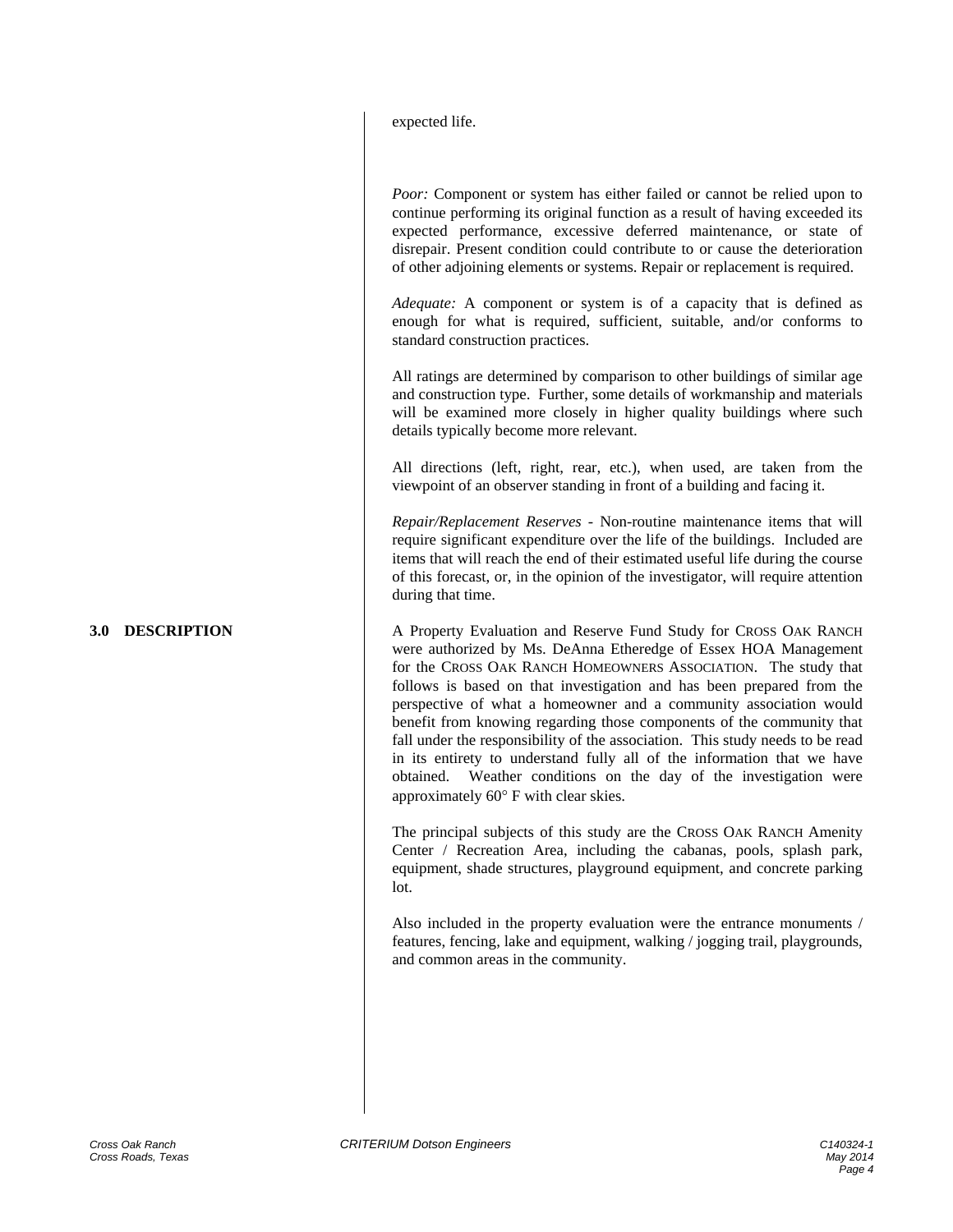The property is served by the following utilities and providers:

| <b>COMMUNITY UTILITY PROVIDERS</b> |                     |  |
|------------------------------------|---------------------|--|
| Potable Water                      | Municipal           |  |
| Sewer                              | Municipal           |  |
| <b>Storm Sewer</b>                 | Municipal           |  |
| Electricity                        | <b>Texas Choice</b> |  |
| Gas                                | NA                  |  |
| Oil                                | <b>NA</b>           |  |
| Phone                              | Unknown             |  |
| Trash                              | Unknown             |  |

**Table 3: Utility Providers** 

### **4.0 SITE IMPROVEMENTS**

### **4.1 Topography**

**Observations & Comments** No issues observed.

**4.2 Storm Drainage** 

**Observations & Comments** No issues observed.

**Description** Topography is generally flat with a slight slope from east to west.

There are a couple of drainage channels throughout the property and a lake at the southwest portion of the property.

Our inspection does not include specialized pond maintenance, dredging or erosion control need determination. We are not pond or erosion experts and these components require the services of a specialist in order to determine the current and future needs for erosion control, pond maintenance, and future dredging estimates.

We are happy to, and certainly recommend including these anticipated costs into reserve planning. If you have already enlisted a professional to evaluate and address the current and future needs of the pond(s), we can incorporate your estimated costs into this study. If this has not been done, we recommend that you engage a qualified pond/erosion control specialist. We observed at the time of inspection that Pond Medics, Inc. maintains the lake areas in the community which is more than capable of providing this type of work.

**Description** Drainage in the community is handled over the surface with curb inlets and underground storm drainage at the streets. Drainage at common areas is handled over the surface to drainage channels and catch basins. Storm water drainage is conveyed to municipal system and the lake at the southwest portion of the property.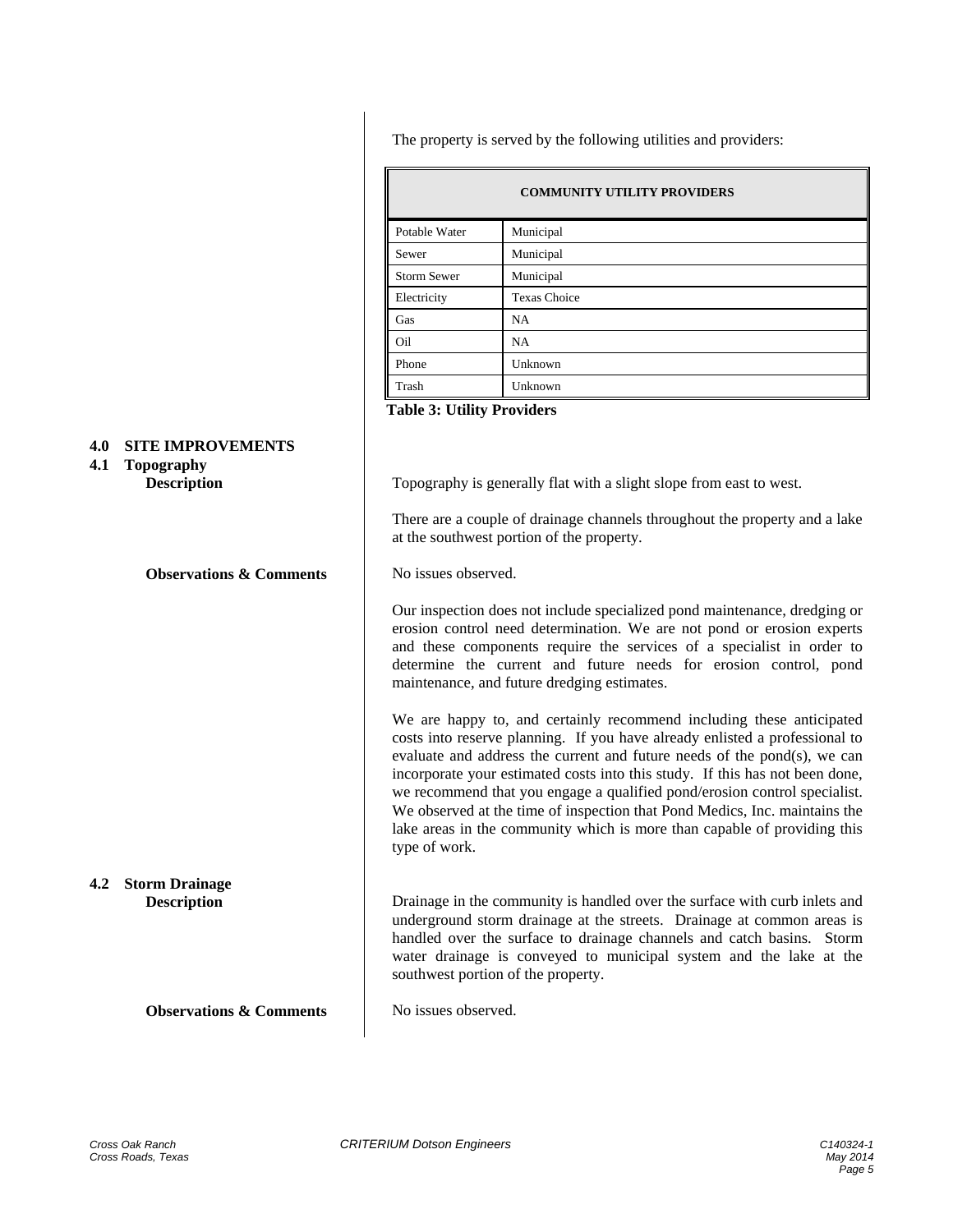|     | 4.3 Paving & Curbing                                  | <b>COMMUNITY PAVING &amp; CURBING</b>                                                                                          |                                                                                                                                                                                                                              |  |
|-----|-------------------------------------------------------|--------------------------------------------------------------------------------------------------------------------------------|------------------------------------------------------------------------------------------------------------------------------------------------------------------------------------------------------------------------------|--|
|     |                                                       | Type of Paving                                                                                                                 | Concrete Cast-in -place                                                                                                                                                                                                      |  |
|     |                                                       | Type of Curbing                                                                                                                | Concrete Cast-in -place                                                                                                                                                                                                      |  |
|     |                                                       | Parking Spaces                                                                                                                 | 26 spaces (Includes 2 handicap)                                                                                                                                                                                              |  |
|     |                                                       | <b>Table 4: Parking Area</b>                                                                                                   |                                                                                                                                                                                                                              |  |
|     | <b>Description</b>                                    | All streets and curbs at the community are cast-in-place concrete.                                                             |                                                                                                                                                                                                                              |  |
|     |                                                       | City.                                                                                                                          | The streets and curbs in the community are owned and maintained by the                                                                                                                                                       |  |
|     |                                                       |                                                                                                                                | The amenity center has a cast-in-place concrete paved parking lot with<br>twenty-six (26) striped parking spaces, including two (2) accessible spaces<br>for the disabled. Curb side parking is available at the south pool. |  |
|     |                                                       |                                                                                                                                | The main entrances to the property are located at Cross Oak Ranch Blvd.<br>off of FM 720 and at Longhorn Drive off of Martop Road.                                                                                           |  |
|     | <b>Observations &amp; Comments</b>                    | will be required.                                                                                                              | Concrete parking lot is in good condition; periodic repairs / replacement                                                                                                                                                    |  |
|     |                                                       | Any cracks in the concrete paving should be sealed to prevent seepage of<br>water below the paving, causing premature failure. |                                                                                                                                                                                                                              |  |
|     |                                                       |                                                                                                                                | Periodic re-striping of the parking lot will be required on an approximate<br>four (4) year cycle. Striping is in good condition at this time.                                                                               |  |
| 4.4 | <b>Flatwork</b><br><b>Description</b>                 | around the lake.                                                                                                               | Sidewalks run along the streets throughout the community and at the<br>recreation area. There is an eight (8) foot wide concrete walking / jogging<br>trail that runs along the west side of the community and leads to and  |  |
|     |                                                       | All flatwork is cast-in-place concrete.                                                                                        |                                                                                                                                                                                                                              |  |
|     | <b>Observations &amp; Comments</b>                    | soils in this area.                                                                                                            | Concrete walkways are in good general condition at this time; they will<br>require periodic repairs and replacement due to the expansive nature of                                                                           |  |
|     |                                                       |                                                                                                                                | Only common area flatwork is the responsibility of the HOA; concrete<br>walkways along community streets are the responsibility of the City.                                                                                 |  |
|     | 4.5 Landscaping & Appurtenances<br><b>Description</b> | extensively and attractively landscaped.                                                                                       | The community entrances, recreation areas and common areas are                                                                                                                                                               |  |
|     |                                                       |                                                                                                                                | An irrigation system is present at most landscaped areas.<br>Irrigation<br>controllers are located throughout the community.                                                                                                 |  |
|     |                                                       |                                                                                                                                | There is a large lake present at the west portion of the community and two<br>(2) ponds at the main entrance to the community off of FM 720 and<br>another pond at the Longhorn Drive Entrance. The larger pond at the       |  |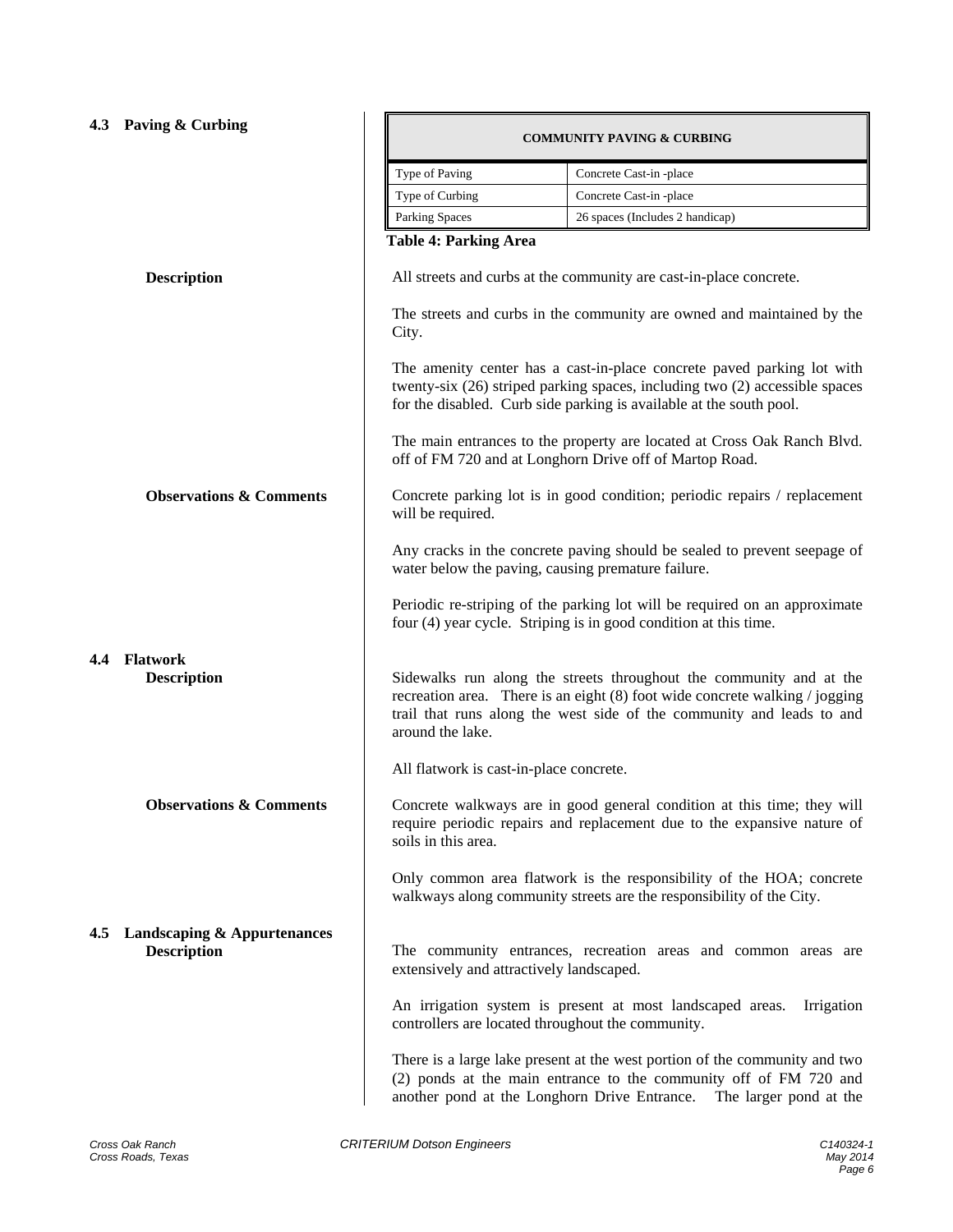north side of the main entrance has a large fountain with controls located at the northwest corner of the pond, and the smaller pond at the main entrance has a fountain with controls located north of the pond. Fountain equipment consists of a 10 hp pump, electronic water leveler system, and a Well-x-trol Water Well System at the larger pond and a fountain pump at the smaller pond. The pump and controls for the Longhorn Drive pond are located in a pump house at the northeast side of the pond.

An 8' wide concrete hike/bike trail leads to and around the large lake at the southwest portion of the community from Liberty Blvd. at the west side of the community. A cedar framed arbor structure with a corrugated metal roof and some stone facade is located along the hike/bike trail at the east side of the lake; also located at this area are four (4) park benches, a picnic table, and four (4) wood trash bins. This common area is enclosed by split-rail cedar ranch fencing and some wrought iron fencing at lake side. Custom iron signage is hanging from the arbor structure and at the start of the trail at Liberty Blvd. Wood signs are located along the hike/bike trail in four (4) separate areas.

A small light gauge steel framed floating dock is located at the west side of the large lake.

Perimeter fencing borders the property at the east side along FM 720 and at the south side along Martop Road. Fencing consists of a combination of board-on-board cedar fencing and wrought iron fencing spaced between stone pilasters. There are larger stone pilasters at the main entrance with heavy iron anchor accents and accent lights. Fencing at the interior of the community consists of ornamental iron fencing spaced between stone pilasters at the median of Cross Oak Ranch Blvd. and split-rail cedar ranch style fencing along Liberty Blvd.

Entrance monument at the main entrance consists of large stone pilasters at the median and each side of entry / exit drives with arched steel beams at the top; there is also a small stone monument wall at the median between entry and exit drives with custom iron signage mounted on each side. Monument features at main entry are lit by incandescent and fluorescent accent lights.

A large stone monument wall is located at the larger pond north of the main entrance starting at the bank and extending into the pond; custom iron signage is mounted on each side of the monument wall. The stone monument is lit on each side by a high pressure sodium spotlight.

There is a small amount of stone retaining walls located throughout the community, at the small pond between the main entrance drives, and at the Longhorn Pond.

Both pool areas are enclosed by ornamental iron fencing and have card reader access control systems.

**Observations & Comments** Landscaping is in good condition - Routine maintenance and replacement always required.

> The lake and ponds appeared to be in good condition and well maintained with no adverse issues observed. Our inspection does not include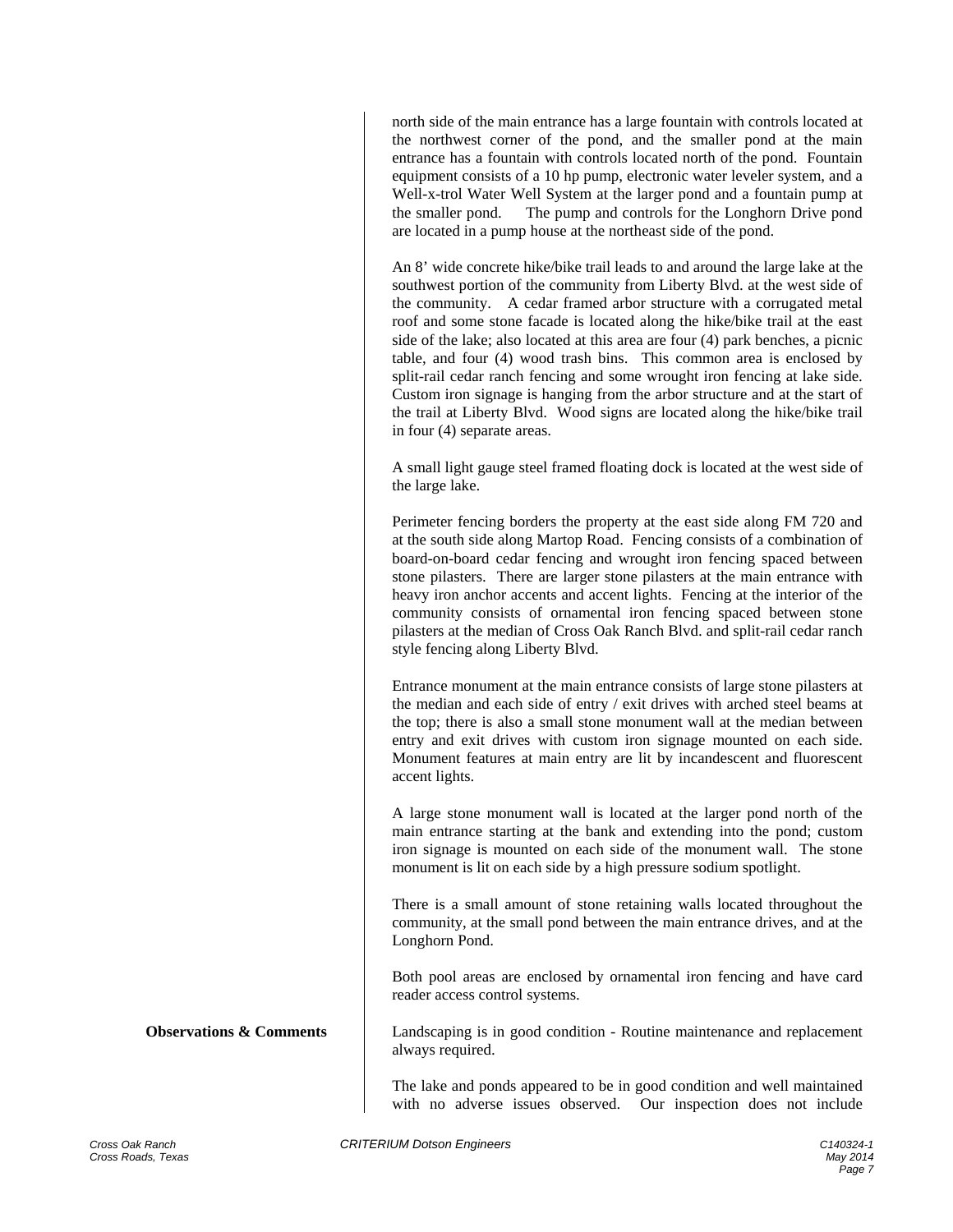All fountains were in good working order and appeared to be in good condition at the time of inspection with the exception of the Longhorn fountain which was not in operation at the time of inspection. Regular maintenance and periodic replacement of fountain equipment will be required. The water well that provides water for the ponds and the automatic water leveler system appeared to be in good condition at the time of inspection. The well house at the Longhorn Pond was locked and unavailable for inspection. Concrete hike/bike trail will require periodic repairs / sectional replacement due to the expansive nature of the soils in this area. Cedar framed arbor at the hike/bike trail along the large lake was in good condition overall. Staining of cedar framing will be required in approximately four (4) years. Wood trail signs will likely require replacement in approximately two (2) years. The floating dock at the large lake is in good overall condition. No issues were observed. Perimeter board-on-board cedar fencing is in good overall condition; staining and repairs is recommended in approximately four (4) years. Ornamental iron fencing at the east perimeter, the median of Cross Oak Ranch Blvd., and at the pool areas is in good condition overall; however, the fencing at the north is rusting through in isolated areas. We recommend periodic cleaning, priming and painting of all ornamental iron fencing at one time in approximately six (6) years. Entrance monument features are in good overall condition. Iron features at monuments will require periodic cleaning, priming, and painting; stone monument features will require periodic repairs. Stone retaining walls are in good condition overall; however, the wall located at the pond near the north entrance is in poor condition. We recommend immediate repairs to this wall. **5.1 Substructure It** should be noted that access was not provided to the amenity center or south pool area. **Description** The foundations of the cabanas consist of a post-tension reinforced cast-inplace concrete slabs-on-grade. **Observations & Comments** No visible indications of structural problems **Description** Wood load bearing walls and conventional wood roof framing. **Observations & Comments** No visible indications of structural problems.

estimates.

specialized pond maintenance, dredging or erosion control need determination. We are not pond or erosion experts and these components require the services of a specialist in order to determine the current and future needs for erosion control, pond maintenance, and future dredging

- **5.0 CABANAS**
- 

**5.2 Superstructure**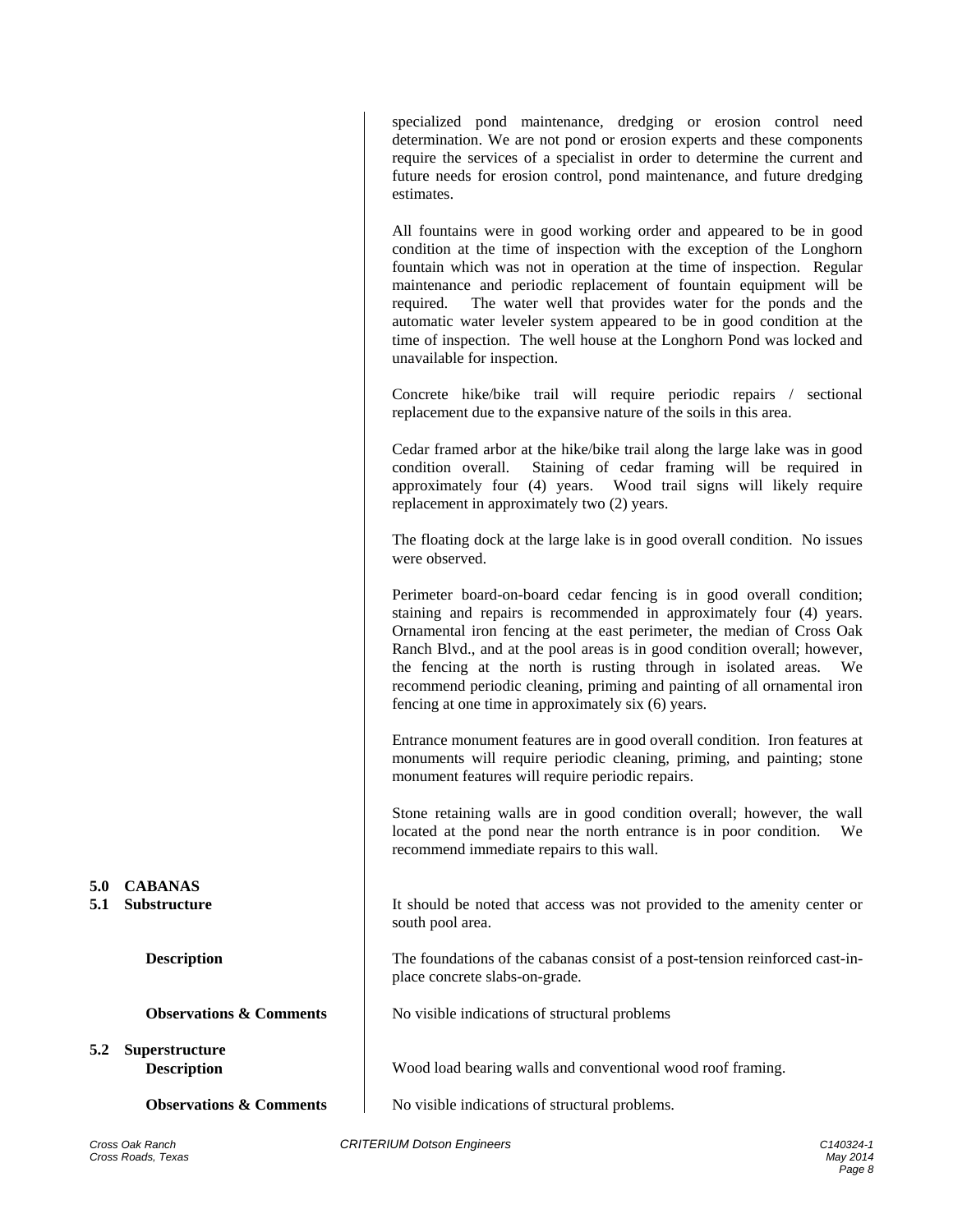| 5.3           | <b>Ventilation</b><br><b>Description</b>                    | Attic ventilation consists of a small dormer vent and soffit vents.                                                                            |                                                                                                                                                                                                                             |  |
|---------------|-------------------------------------------------------------|------------------------------------------------------------------------------------------------------------------------------------------------|-----------------------------------------------------------------------------------------------------------------------------------------------------------------------------------------------------------------------------|--|
|               | <b>Observations &amp; Comments</b><br><b>Roofing System</b> | No signs of excess moisture were observed.                                                                                                     |                                                                                                                                                                                                                             |  |
| 5.4           |                                                             |                                                                                                                                                |                                                                                                                                                                                                                             |  |
|               | <b>Description</b>                                          | composition shingles.                                                                                                                          | Amenity center roofing consists of a sloped standing seam metal roof. The<br>roofs at the bus stop and the south cabana are comprised of asphalt                                                                            |  |
|               | <b>Observations &amp; Comments</b>                          | have an average lifespan of 45 years.                                                                                                          | Amenity center roofing is in good condition; some small periodic repairs<br>will be required in the form of caulking exposed fasteners and some<br>penetrations as regular maintenance. Standing seam metal roofs generally |  |
|               |                                                             | both suffered through a significant hail storm on April 3.                                                                                     | The bus stop and south cabana roofs are also in good condition; however,                                                                                                                                                    |  |
| $5.5^{\circ}$ | <b>Façade Elements</b>                                      |                                                                                                                                                |                                                                                                                                                                                                                             |  |
|               | <b>Description</b>                                          | Amenity center façade consists of stone veneer along with cement fiber lap<br>siding and trim, and the south cabana is clad with stone veneer. |                                                                                                                                                                                                                             |  |
|               |                                                             | doors to the exercise room are insulated metal with glass panes.                                                                               | Doors to restrooms and storage rooms are hollow core metal doors and                                                                                                                                                        |  |
|               |                                                             | Amenity center is equipped with aluminum insulated glass windows.                                                                              |                                                                                                                                                                                                                             |  |
|               | <b>Observations &amp; Comments</b>                          | Good condition - no issues noted.                                                                                                              |                                                                                                                                                                                                                             |  |
|               |                                                             | joints in order to provide full weather protection to the product.                                                                             | Siding and trim materials will require periodic painting and sealing of                                                                                                                                                     |  |
|               |                                                             | Doors and windows are in good condition.                                                                                                       |                                                                                                                                                                                                                             |  |
|               | <b>5.6 Interior Elements</b>                                |                                                                                                                                                | <b>TYPICAL CLUBHOUSE INTERIOR FINISHES</b>                                                                                                                                                                                  |  |
|               |                                                             | Walls<br>Painted Drywall                                                                                                                       |                                                                                                                                                                                                                             |  |
|               |                                                             | <b>Floors</b><br>Concrete                                                                                                                      |                                                                                                                                                                                                                             |  |
|               |                                                             | Painted Drywall<br>Ceilings                                                                                                                    |                                                                                                                                                                                                                             |  |
|               |                                                             | Doors                                                                                                                                          | Hollow Core metal / Insulated metal with glass panes                                                                                                                                                                        |  |
|               |                                                             | <b>Table 7: Interior Finish Summary Table</b>                                                                                                  |                                                                                                                                                                                                                             |  |
|               | <b>Description</b>                                          | Floor finish is bare concrete.                                                                                                                 |                                                                                                                                                                                                                             |  |
|               |                                                             | The restroom walls and ceilings consist of painted drywall.                                                                                    |                                                                                                                                                                                                                             |  |
|               | <b>Observations &amp; Comments</b>                          | Generally in good condition.                                                                                                                   |                                                                                                                                                                                                                             |  |
|               |                                                             | approximately two (2) years.                                                                                                                   | Carpet at the exercise room will likely require replacement in                                                                                                                                                              |  |
| 5.7           | <b>HVAC</b><br><b>Description</b>                           |                                                                                                                                                | The exercise room is heated and cooled by an individual residential-type                                                                                                                                                    |  |
|               | Cross Oak Ranch<br>Cross Roads, Texas                       | <b>CRITERIUM Dotson Engineers</b>                                                                                                              | C140324-1<br>May 2014<br>Page 9                                                                                                                                                                                             |  |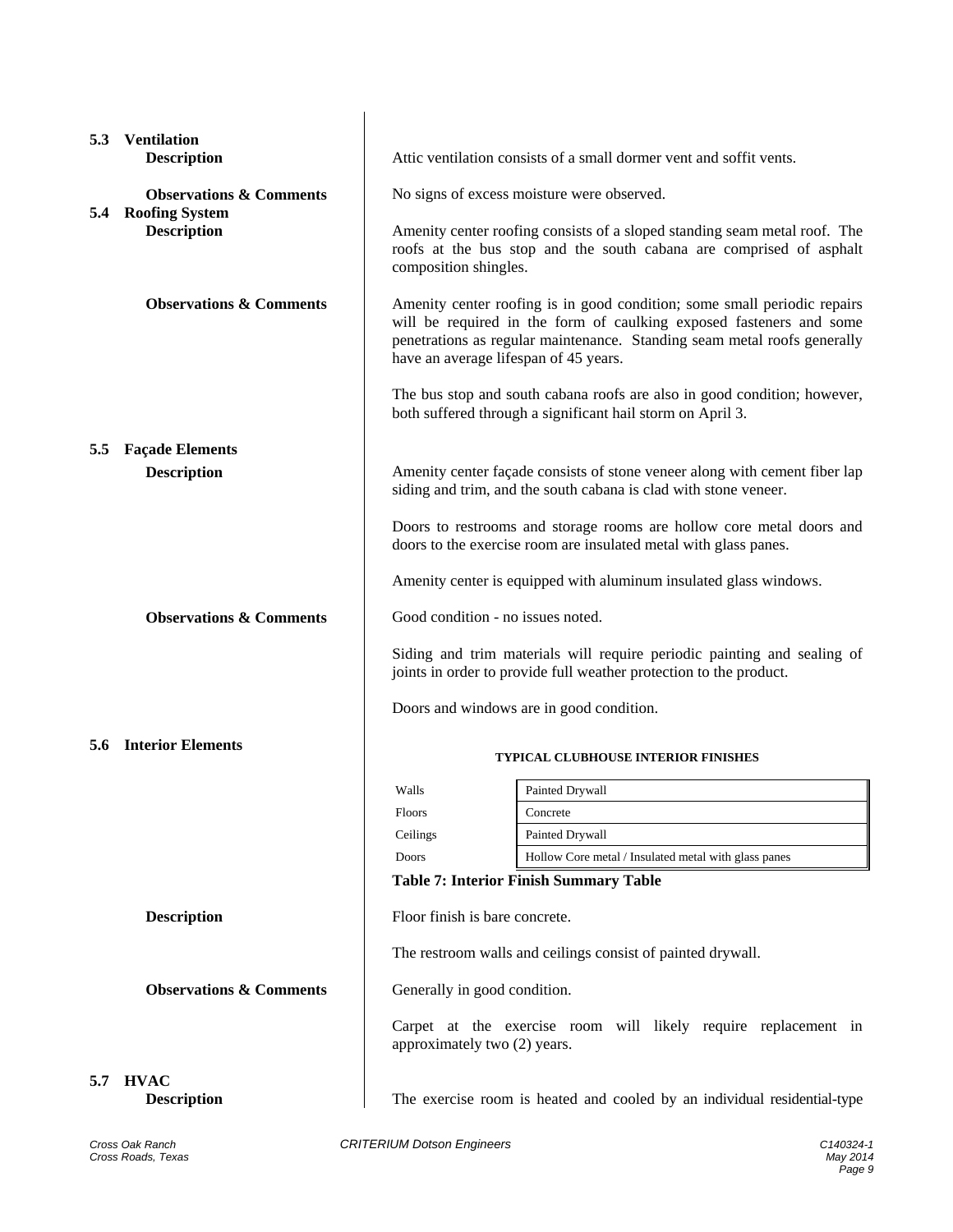split-system air conditioner and electric resistance heater. Compressor unit is located on the ground at the south perimeter of the Amenity Center. All air is distributed via ductwork in the ceiling space and wall space.

**Observations & Comments** HVAC system was in good condition at the time of inspection. Split system units typically last 12 to 15 years.

# **5.8 Electrical Systems**  $\qquad \qquad$  **CABANA ELECTRICAL SYSTEMS**

| Amperage             | $225$ Amp   |
|----------------------|-------------|
| Voltage/Phase        | 120/240     |
| Service Entrance     | Underground |
| <b>Branch Wiring</b> | Copper      |

### **Table 6: Electrical System Summary**

**Description** Power meters are located at pond equipment north of the main entrance, at an irrigation controller just north of main entrance, and at the Amenity Center of the cabana along with a 225 amp, 125 amp, and 200 amp electrical panels respectively. All power is distributed from this point by copper branch wiring.

> There is also a 50 kVA step down transformer and a phase converter (1 phase to 3 phase) at pond equipment.

**Observations & Comments** The visible portions of the electrical system are generally in good condition.

**Description** Water and sewer service is provided by the City of Cross Roads. Water distribution piping is copper. Sewage collection piping is PVC.

> The plumbing fixtures are vitreous china, of commercial quality, with good quality accessories.

**Observations & Comments** The system and fixtures are generally in good condition.

**Description** An approximate 8,250 S.F. pool and incorporated splash feature area are gunite pool surfacing with cast-stone coping and tile at the waterline. Pool apron/decking is Kool-Deck surfaced cast-in-place concrete.

> There is a separate splash park at the Kool-Deck concrete decking at the northeast corner of the pool area with multiple splash features. There are also three (3) slides at the deep end of the pool.

Pool equipment consists of two (2) large pumps and two (2) large filters.

Furnishings consist of fifteen (15) chairs and forty-five (45) chaise lounges with metal frame and vinyl strapping, and five (5) round top tables with metal frame and plexi-glass tops.

**5.9 Plumbing Systems** 

**5.10 Pools**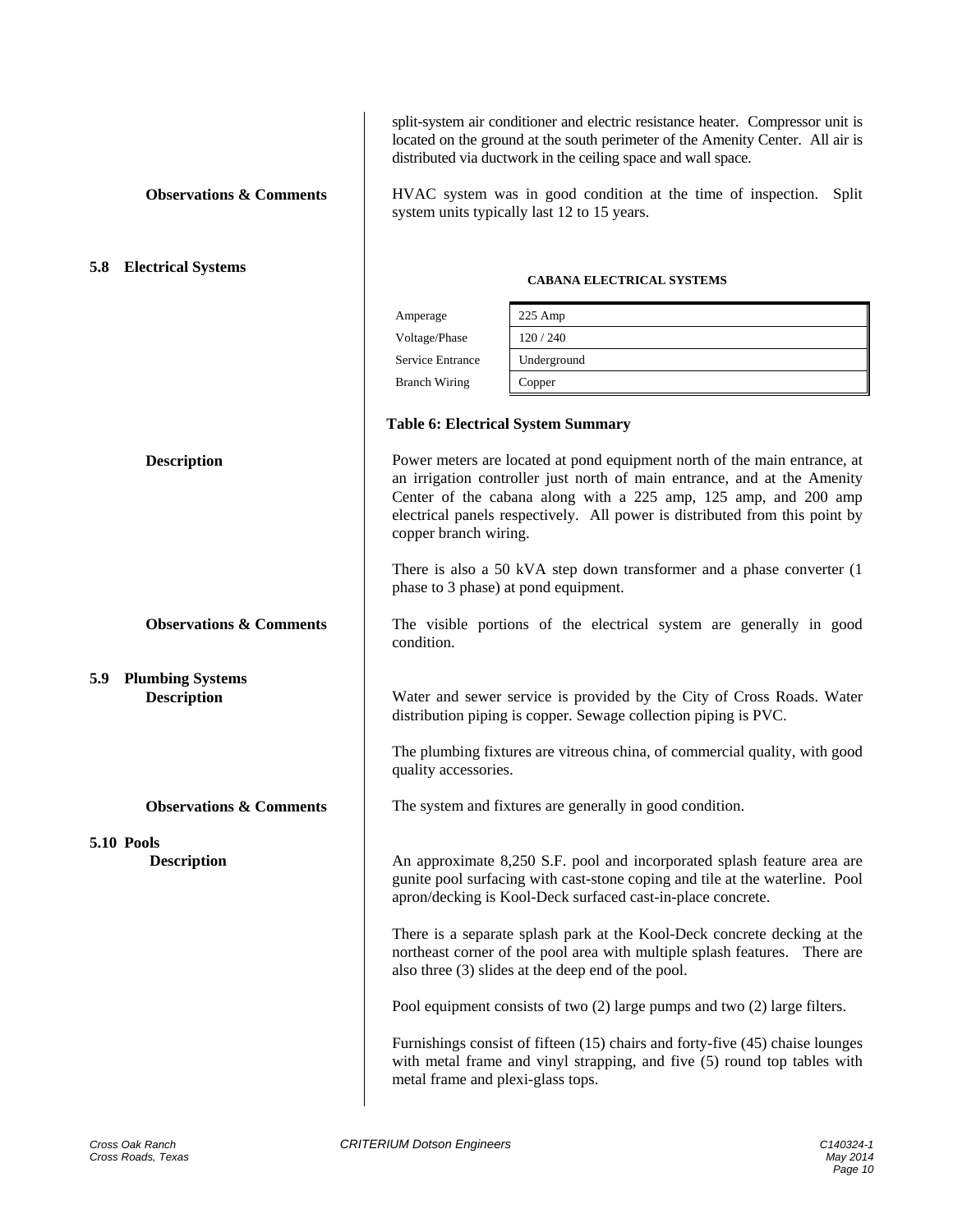| There is one (1) shade structure at the pool area with tubular steel frames<br>and polyethylene covers.                                                                                                                                                                                                                                                                                     |
|---------------------------------------------------------------------------------------------------------------------------------------------------------------------------------------------------------------------------------------------------------------------------------------------------------------------------------------------------------------------------------------------|
| Pools and splash park surfacing is in good general condition; resurfacing<br>should be planned for in approximately four (4) years.                                                                                                                                                                                                                                                         |
| Splash features and pool slides are in good condition.                                                                                                                                                                                                                                                                                                                                      |
| The pool equipment is generally in good condition. Routine maintenance<br>and replacement of pool equipment can be expected.                                                                                                                                                                                                                                                                |
| Decking is in good condition. We recommend sealing of larger cracks to<br>prevent seepage of water below the surface causing premature<br>deterioration. Regular patching/sealing should be anticipated.                                                                                                                                                                                    |
| The decking to coping joint will require periodic resealing (Seal-O-Deck),<br>and will likely be needed in two (2) years.                                                                                                                                                                                                                                                                   |
| The furnishings are of good quality and should be expected to last<br>approximately three (3) years.                                                                                                                                                                                                                                                                                        |
| Polyethylene covers at shade structures will require replacement on an<br>approximate eight (8) year cycle.                                                                                                                                                                                                                                                                                 |
| Extensive, metal and plastic playground equipment is located at the<br>common area west of the Amenity Center and at the south pool.<br>Additionally, a swing set is located on the property.                                                                                                                                                                                               |
| Playground equipment is of good quality and condition.                                                                                                                                                                                                                                                                                                                                      |
| The amenity center has an exercise room equipped with a treadmill, two<br>(2) stationary bikes, an elliptical trainer, and a universal weight resistance<br>machine.                                                                                                                                                                                                                        |
| Exercise equipment is of good quality and condition.                                                                                                                                                                                                                                                                                                                                        |
| See Appendix A.                                                                                                                                                                                                                                                                                                                                                                             |
| In summary, we consider these facilities to be in generally good condition<br>when compared to others of similar age and construction type. While<br>some components will need a regular repair and replacement program, the<br>program can be prioritized and planned in conjunction with reserve<br>strategies.                                                                           |
| We feel that the reserve financials included with this report outline<br>possible strategies for your community to adopt given the current<br>condition of the facilities as a whole. As time passes, it may become<br>necessary to re-establish financial priorities and capital expenditure<br>schedules given any unforeseen circumstances. We recommend and<br>encourage this activity. |
|                                                                                                                                                                                                                                                                                                                                                                                             |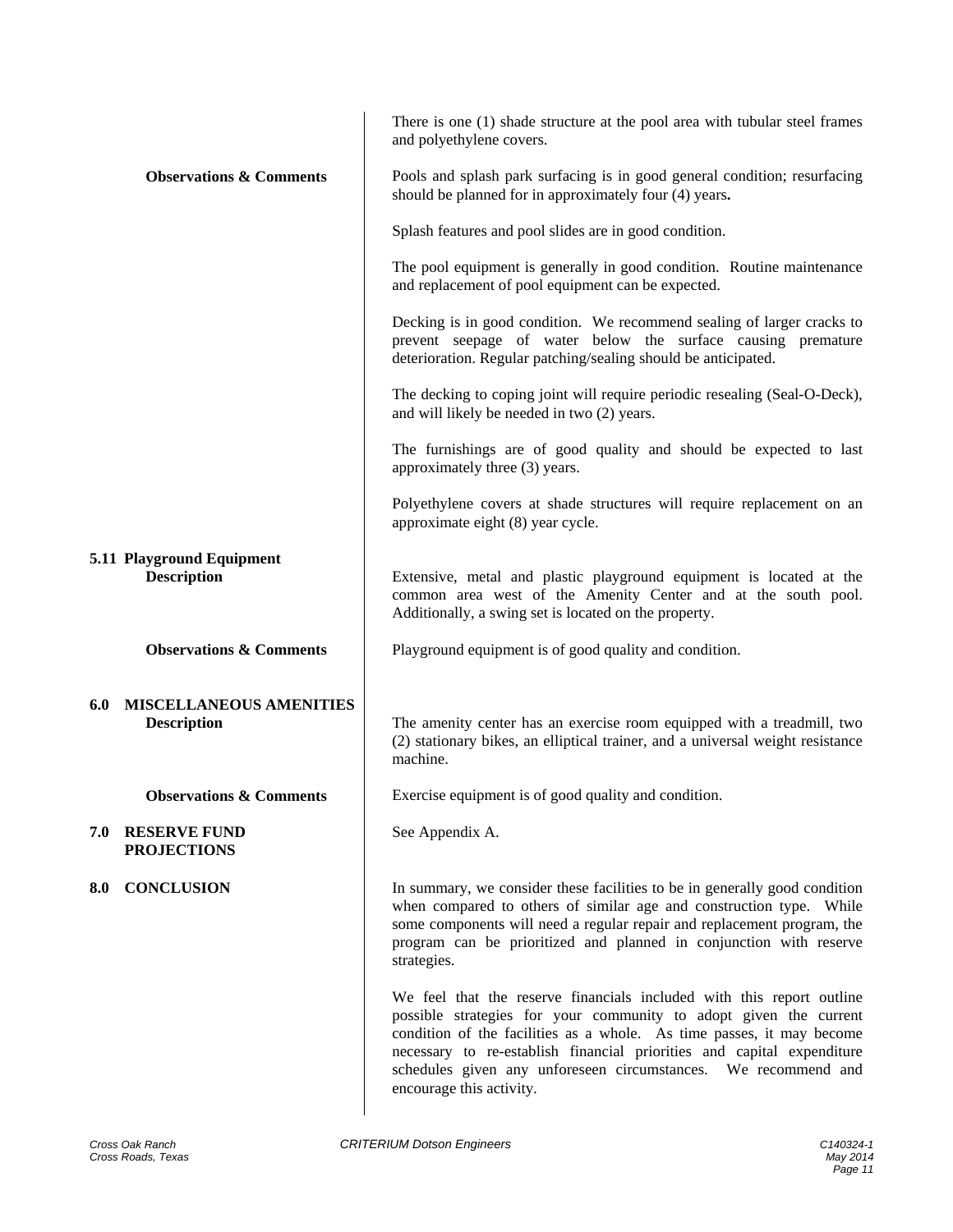**9.0 LIMITATIONS** The observations described in this study are valid on the date of the investigation and have been made under the conditions noted in the report. We prepared this study for the exclusive use of the CROSS OAK RANCH HOMEOWNERS ASSOCIATION and their successors and assignees. Criterium–Dotson Engineers does not intend any other individual or party to rely upon this study without our express written consent. If another individual or party relies on this study, they shall indemnify and hold Criterium–Dotson Engineers harmless for any damages, losses, or expenses they may incur as a result of its use.

> This study is limited to the visual observations made during our inspection. We did not remove surface materials, conduct any destructive or invasive testing, move furnishings or equipment, or undertake any digging or excavation. Accordingly, we cannot comment on the condition of systems that we could not see, such as buried structures and utilities, nor are we responsible for conditions that could not be seen or were not within the scope of our services at the time of the investigation. We did not undertake to completely assess the stability of the buildings or the underlying foundation soil since this effort would require excavation and destructive testing. Likewise, this is not a seismic assessment.

> We do not render an opinion on uninvestigated portions of the community.

We did not perform any computations or other engineering analysis as part of this evaluation, nor did we conduct a comprehensive code compliance investigation. This study is not to be considered a warranty of condition, and no warranty is implied. The appendices are an integral part of this report and must be included in any review.

If probable costs are presented, they are probable only. The costs are based on our general knowledge of building systems and the contracting and construction industry. When appropriate, we have relied on standard sources, such as Means Building Construction Cost Data, to develop probable costs. However, for items that we have developed costs (e.g.: structural repairs), no standard guide for developing such costs exists.

We have performed no design work as part of this study, nor have we obtained competitive quotations or estimates from contractors as this also is beyond the scope of the project. The actual cost to remedy deficiencies and deferred maintenance items that we have identified may vary significantly from estimates and competitive quotations from contractors.

If you have any questions about this study or the reserve fund analysis, please feel free to contact us. Thank-you for the opportunity to be of assistance to you.

### **CRITERIUM-DOTSON ENGINEERS**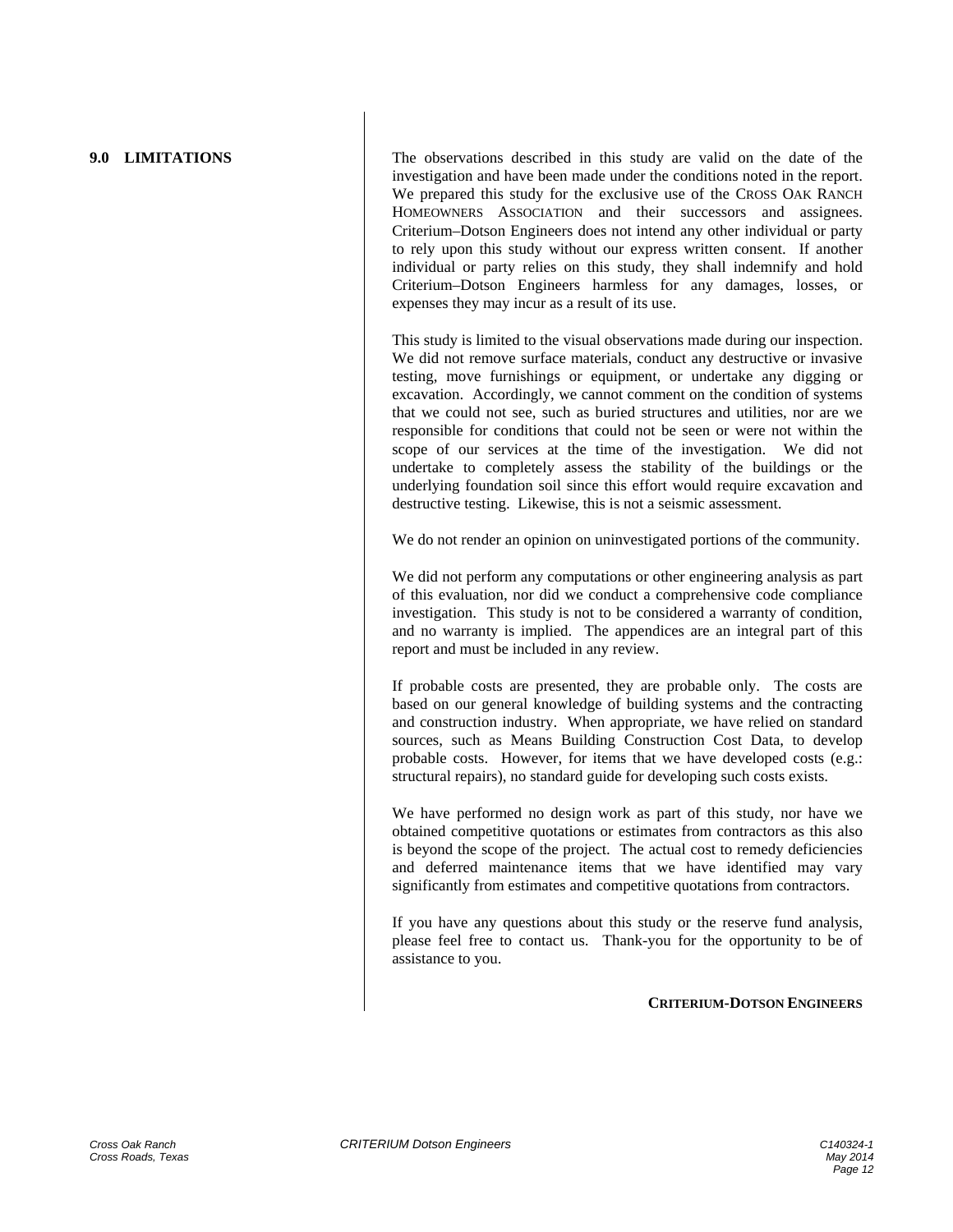# **APPENDIX A – RESERVE FUND PROJECTIONS**

 $\overline{\phantom{a}}$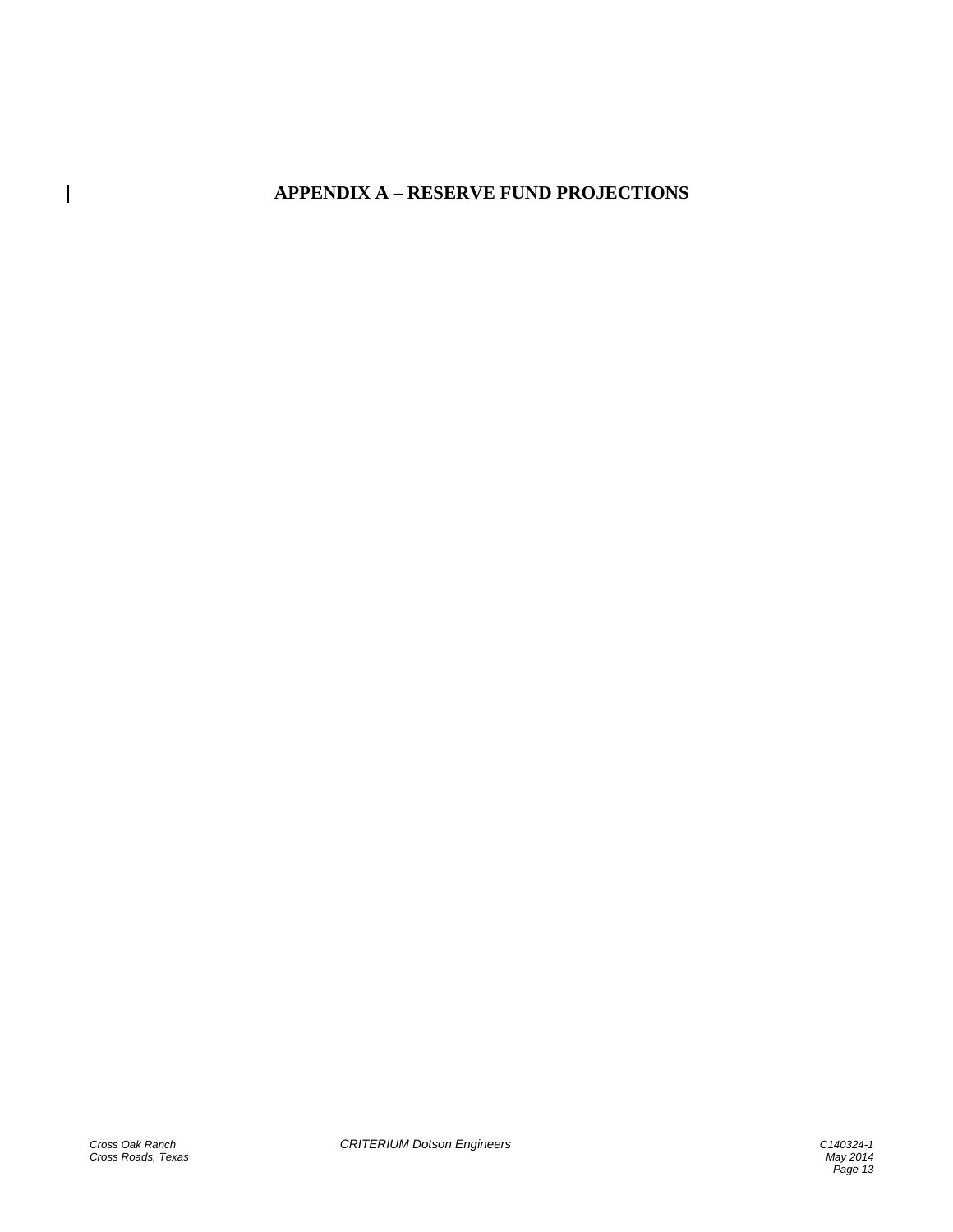**INTRODUCTION** The following is a projected reserve fund analysis for non-annual items as discussed in the report. This projection takes into consideration a reasonable return on invested moneys and inflation. Please review this thoroughly and let us know of any changes that may be desired.

> The intent of this reserve fund projection is to help the association develop a reserve fund to provide for anticipated repair or replacements of various system components during the next twenty years.

> **The capital items listed are those that are typically the responsibility of the Association and are derived from a list developed by Criterium-Dotson Engineers. A copy of this list is provided in this Appendix. However, association by-laws vary and, therefore, which components is the responsibility of the individual owners and which is the responsibility of the association can vary. The association should confirm that the items listed should be financed by the association reserve fund.**

This projection provides the following:

- An input sheet that defines all the criteria used for the financial alternatives, including the assumed inflation rate and rate of return on deposited reserve funds.
- A table that lists anticipated replacement and/or repair items complete with estimated remaining life expectancies, projected costs of replacement and/or repair, a frequency in years of when these items require replacement and/or repair, and a projection based on this frequency.
- A table and graph that represent end of year balances versus capital expenditures based on your current funding program and reserve balances, and alternatives to your current program. The provided graphs illustrate what effects the funding methods will have over the presented twenty-year period versus the anticipated capital expenditures. Care should be taken in analyzing the graphs due to varying graphic scales that occur within each graph and between graphs.
- **Note that based on our developed list of Capital items and taking inflation into account; the current funding level is NOT adequate for the long-term needs of the community over the next twenty (20) years.**
- The association should bear in mind that unanticipated expenditures can always arise and maintenance of a significant reserve fund balance can be viewed as a way to avoid special assessments.

Our objective is to maintain positive funding levels over 20 years without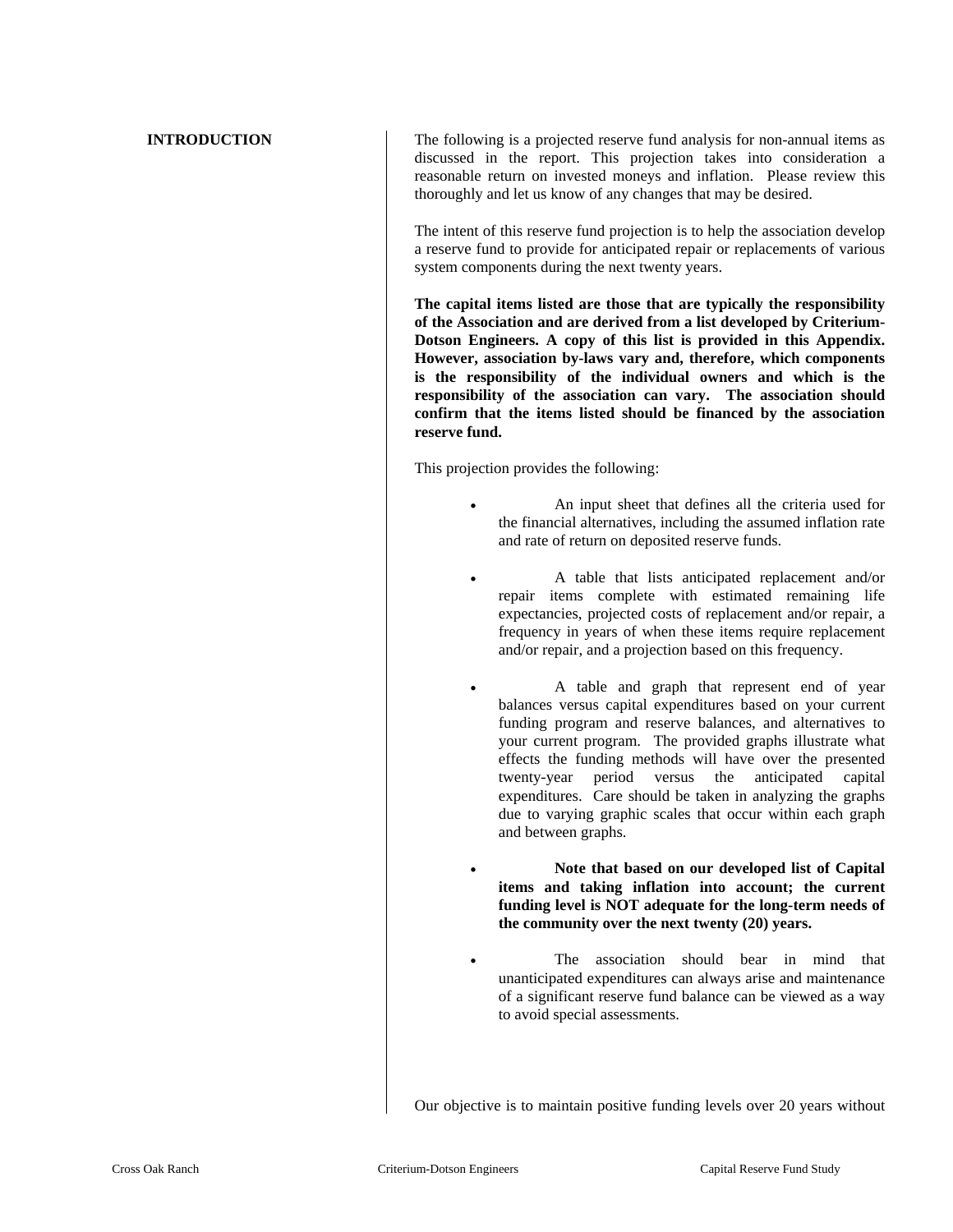building up huge reserves. At the end of 20 years, we look to maintain a balance at least equal to the average annual reserve requirement unless we are anticipating additional major expenditures following quickly after 20 years. To achieve this goal we have projected anticipated maintenance/replacement costs, interest earned on investments, an assumed inflation factor and the current fund balance and operating budget to determine that the required level of funding for capital needs. Please remember this does not include any allowance for routine maintenance and operations costs. Only capital costs are included.

*There are items, such as future community amenities, that are not incorporated into this reserve analysis. A Reserve Study is a working tool and a fluid document over time. In addition to changing conditions, one of the primary reasons that we recommend a reserve study be updated every 4 years is so that items that fall outside the 20-year analysis today will be pulled into the calculations and required reserve funding when they are still 20 years out, thus allowing sufficient time to accumulate funds without placing unnecessary burden on current residents.* 

*Our inspection does not include specialized pond maintenance, dredging or erosion control need determination. We are not pond or erosion experts and these components require the services of a specialist in order to determine the current and future needs for erosion control, pond maintenance, and future dredging estimates.* 

*We are happy to, and certainly recommend including these anticipated costs into reserve planning. If you have already enlisted a professional to evaluate and address the current and future needs of the pond(s), we can incorporate your estimated costs into this study. If this has not been done, we recommend that you engage a qualified pond/erosion control specialist.* 

### **EXISTING FUNDING LEVEL;**

We have assessed current Reserve as the amount funds currently designated as Reserves together with current contribution being made into the Reserve Fund account. Assuming that operating costs offset all revenues collected during the twenty-year planning period, the Associations current Capital Fund Balance is NOT adequate to meet the long-term Association needs.

*The following Alternatives show required funding levels over the duration based on the current balance.* 

### **ALTERNATIVE # 1:**

Alternative 1 proposes generally level funding for Capital reserves over the duration with an increase in the contribution level to reserves and steps in contribution level in three (3) year increments. This alternative creates an adequate fund balance at the end of the period and represents a good, conservative approach.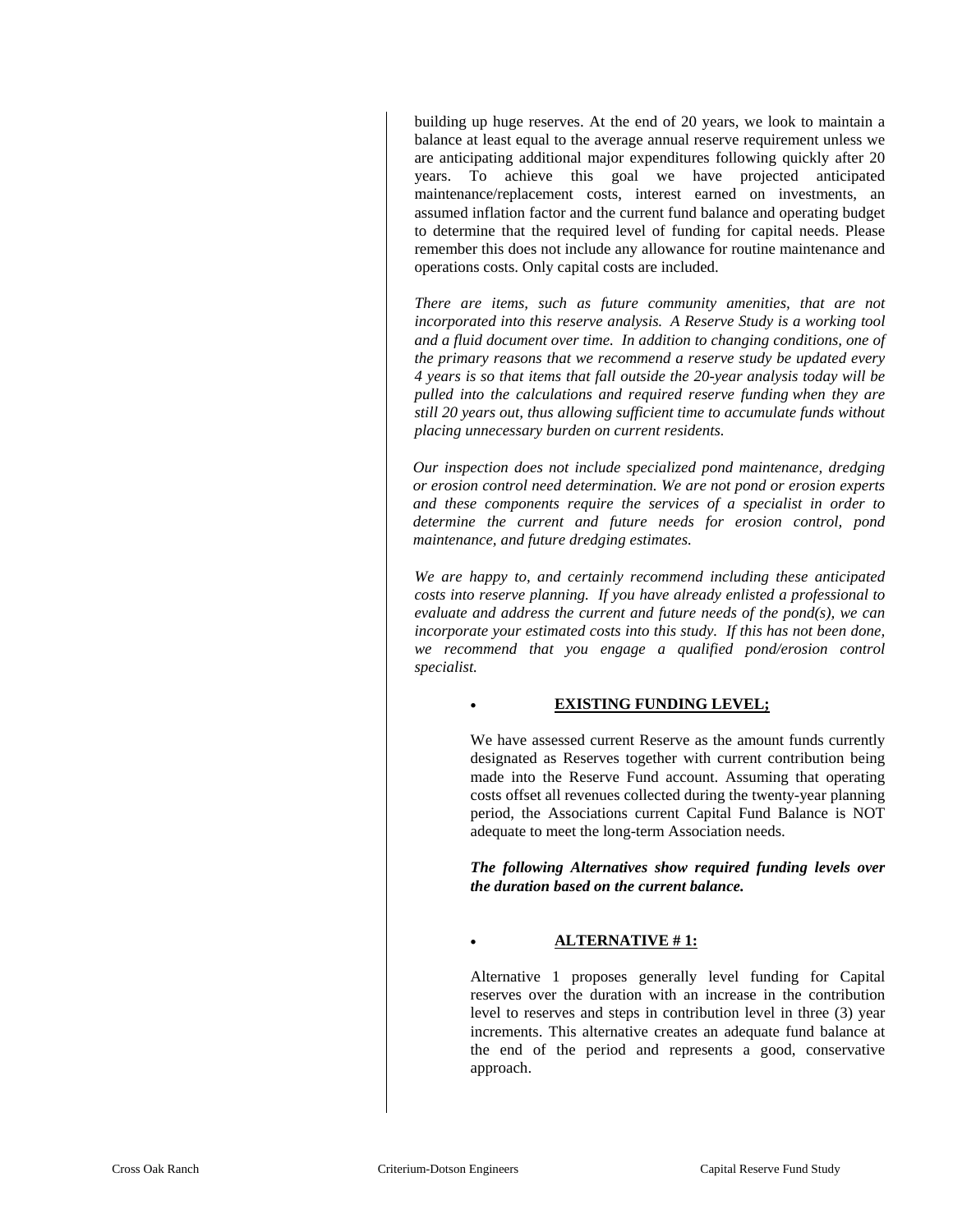### **ALTERNATIVE # 2:**

Alternative 2 also proposes an initial increase to the contribution level and small annual escalation in dues for Capital reserves over the duration. This alternative creates an adequate fund balance at the end of the period and also represents a solid approach.

### **ALTERNATIVE # 3:**

Alternative 3 reviews maintaining minimum level funding at current level over the duration of the funding period. This alternative requires large special assessments at years 5, 11 and year 17 but holds annual dues for capital reserve to a minimum. **This alternative is not recommended but shows what the financial impact will be without long-term planning.** 

Please note that the reserve fund study does not include typical annual maintenance items. Our assumption is that you already have an annual operating budget that provides for these typical, repetitive items. This includes miscellaneous repairs, lawn and grounds maintenance, routine minor painting, etc. We have focused on those significant, non-annual items where careful financial planning is important.

Finally, please note that the estimates we have developed are based on 2014 dollars. Our reserve fund study does adjust for an estimated annual inflation and a given return on investment assuming that the indicated fund balances are maintained.

**CRITERIUM-DOTSON ENGINEERS**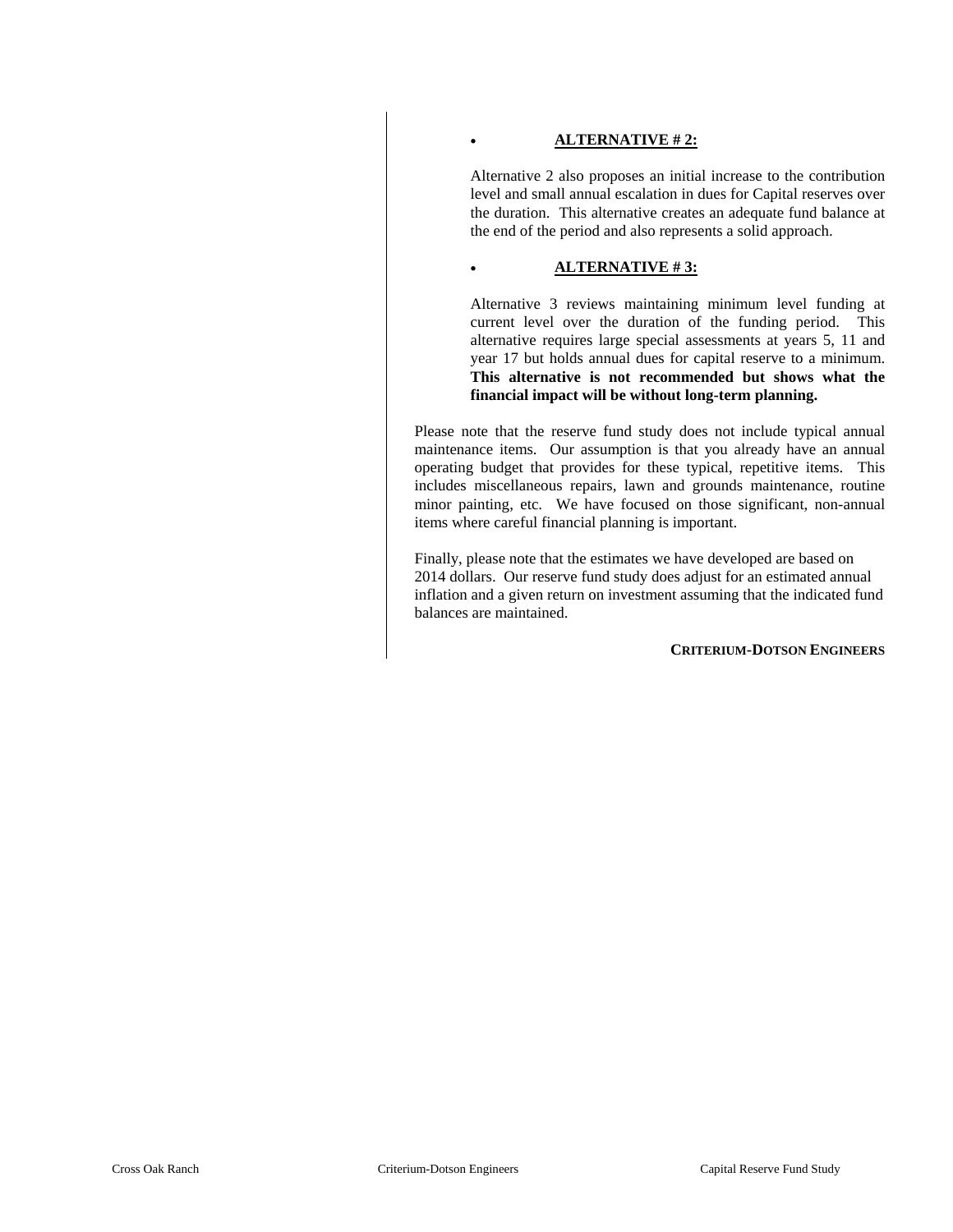## **APPENDIX B – PHOTOGRAPHS**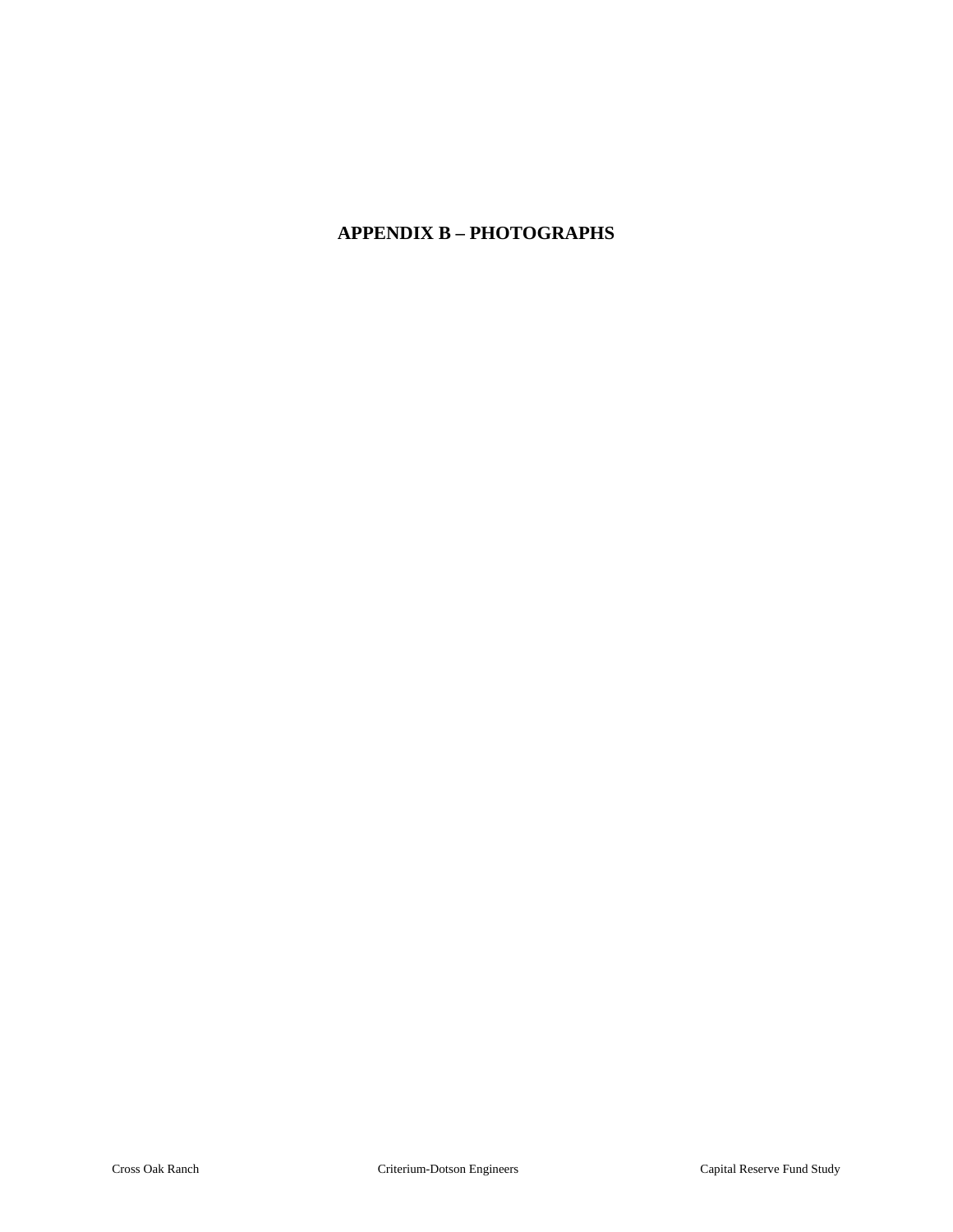# **APPENDIX C – EXECUTIVE SUMMARY**